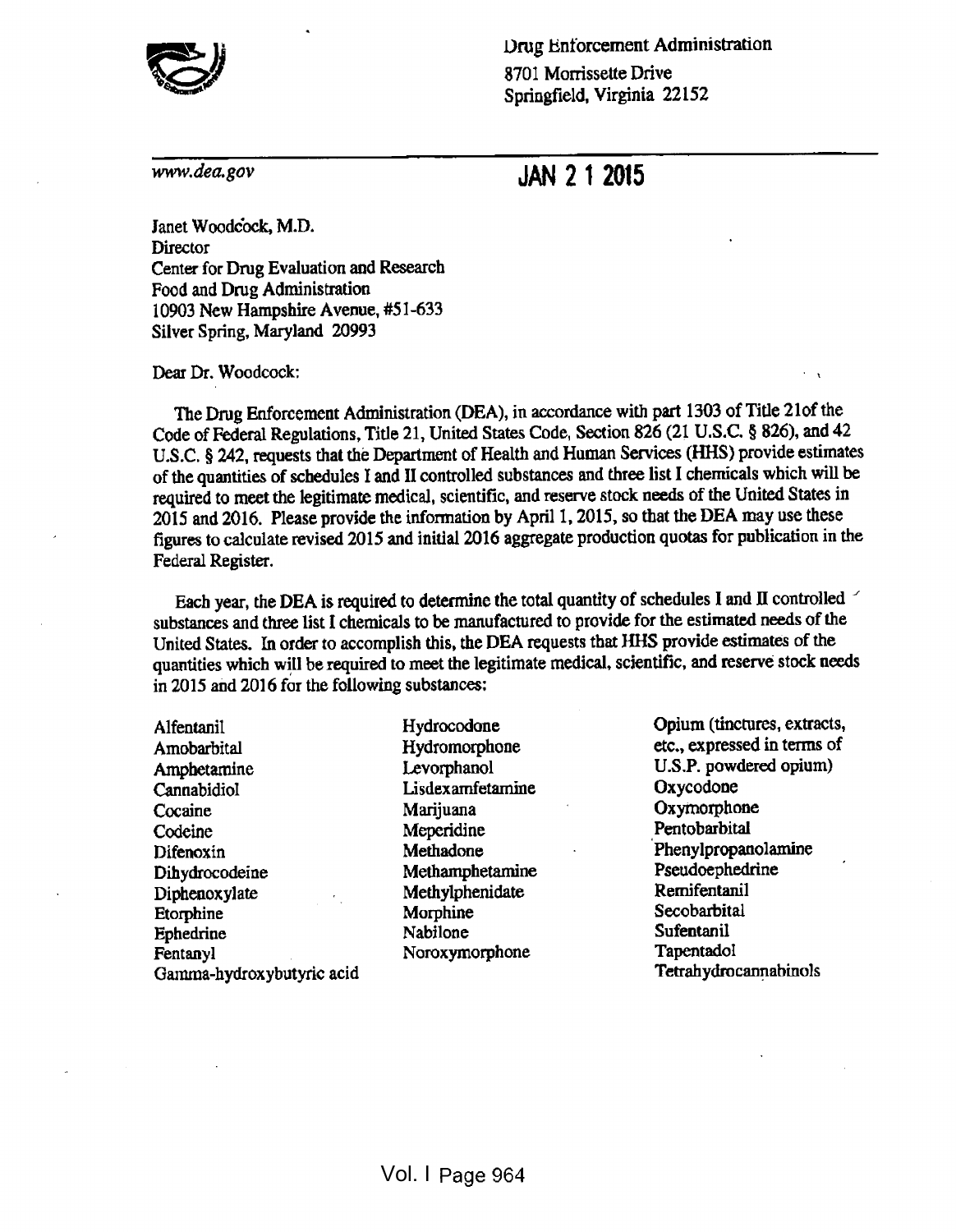To <sup>a</sup> significant extent, the DEA relies on medical and scientific information unique to the Food and Drug Administration to estimate the amounts of these substances which will be required each year. In addition to estimates for the aggregate requirements of the above schedules I and II controlled substances and three list 1 chemicals, the DEA requests any product or company specific information which may assist in the establishment and revision of quotas. Such information includes anticipated new products, discontinued or recalled products, new indications for existing products, new dosage forms, new manufacturing processes, research requirements, and manufacturing problems. Please be assured that such information will be treated as confidential and proprietary. The DEA greatly appreciates your assistance in providing these estimates, along with any comments regarding legitimate medical needs.

The DEA also has certain reporting mandates under international treaties. In accordance with article <sup>19</sup> of the Single Convention on Narcotic Drugs, 1961, and article <sup>16</sup> of the Convention on Psychotropic Substances, 1971, the DEA must report the quantities of internationally controlled substances manufactured in the United States, the total quantities exported and imported, and the United States' assessment of the maximum quantity of controlled substances imported into the United States. Therefore, the DEA requests that HHS provide estimates of the quantities which will be required to meet the legitimate medical, scientific, and reserve stock needs in <sup>2015</sup> and <sup>2016</sup> for the following controlled substances and substances manufactured from controlled substances:

| Alprazolam     | Lorazepam  |
|----------------|------------|
| Buprenorphine  | Midazolam  |
| Clobazam       | Naloxone   |
| Clonazepam     | Naltrexone |
| Diazepam       | Temezapam  |
| Diethylpropion | Zolpidem   |

My staff is available to provide any assistance you may need in fulfilling this request. In order to facilitate the exchange of information, Christine A. Sannerud, Ph.D., Chief, United Nations Reporting and Quota Section, Office of Diversion Control, will act as the DEA liaison for all exchanges concerning this matter. She may be reached by telephone at  $|^{(b)(6)}|$ require further information or assistance regarding this matter, please contact me at  $\left(60/6\right)$ Should you

Sincerely,

Joseph T. Rannazzisi Deputy Assistant Administrator Office of Diversion Control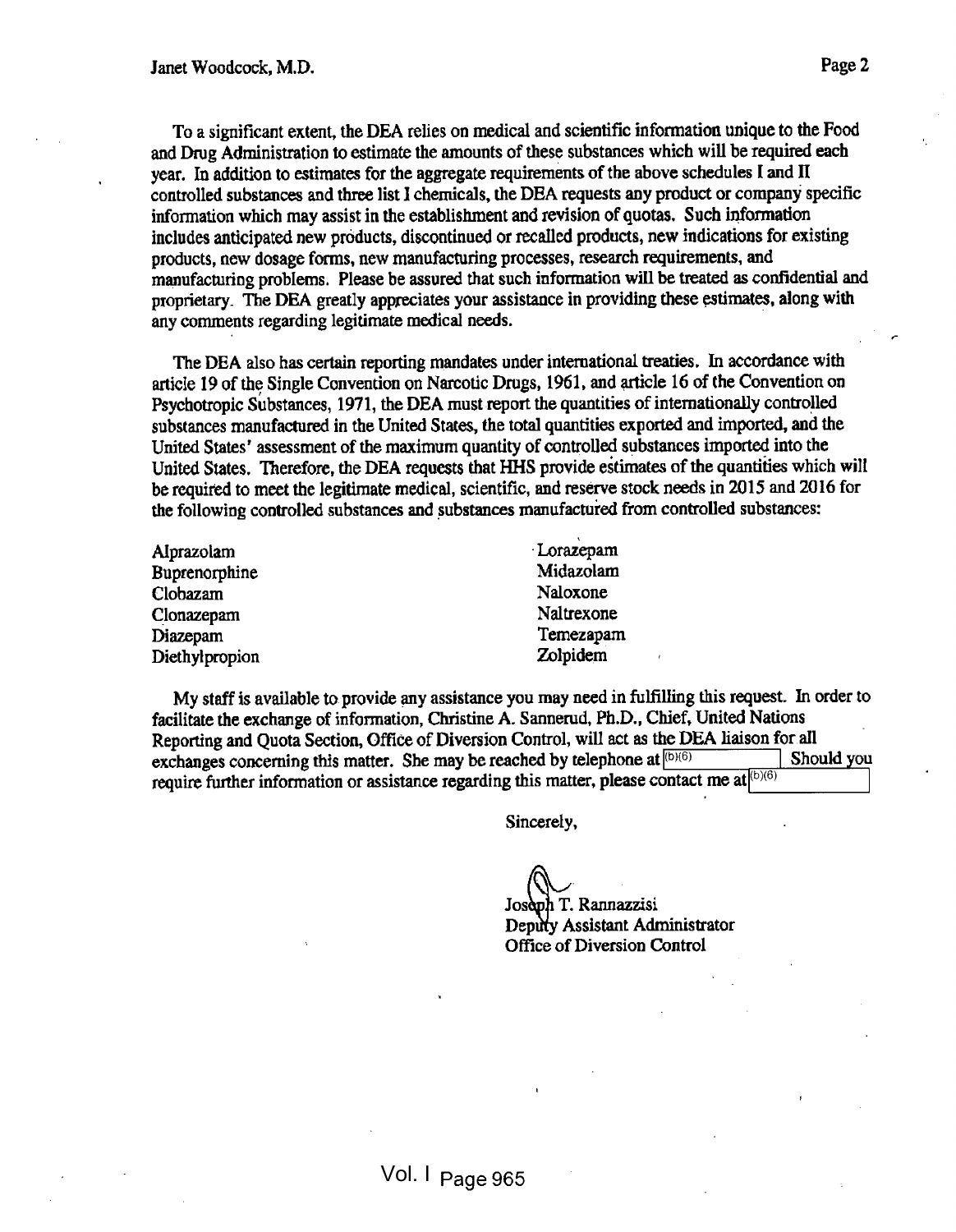

r»

U. S. Department of Justice Drug Enforcement Administration 8701 Morrissette Drive Springfield, Virginia 22152

www.dea.gov

## FEB 1 2 2014

Janet Woodcock, M.D. Director Center for Drug Evaluation and Research Food and Drug Administration 10903 New Hampshire Avenue, #5 1-633 Silver Spring, Maryland 20993

Dear Dr. Woodcock;

The Drug Enforcement Administration (DEA), in accordance with part 1303 of Title 21 of the Code of Federal Regulations, Title <sup>21</sup> , United States Code, Section <sup>826</sup> (21 U.S.C. § 826), and <sup>42</sup> U.S.C. § 242, requests that the Department of Health and Human Services (HHS) provide estimates of the quantities of schedules I and II controlled substances and three list I chemicals which will be required to meet the legitimate medical, scientific, and reserve stock needs ofthe United States in <sup>2014</sup> and 2015. Please provide the information by April 1, 2014, so that the DEA may use these figures to calculate revised <sup>2014</sup> and initial <sup>2015</sup> aggregate production quotas for publication in the Federal Register,

Each year, the DEA is required to determine the total quantity of schedules <sup>I</sup>and II controlled substances and three list <sup>I</sup> chemicals to be manufactured to provide for the estimated needs ofthe United States. In order to accomplish this, the DEA requests that HHS provide estimates of the quantities which will be required to meet the legitimate medical, scientific, and reserve stock needs in 2014 and 2015 for the following substances:

Alfentanil Amobarbital Amphetamine . Cocaine Codeine Difenoxin Dihydrocodeine Diphenoxylate Etorphine Ephedrine Fentanyl Gamma-hydroxybutyric acid

Hydrocodone Hydromorphone Levorphanol Lisdexamfetamine Marijuana · Meperidine Methadone Methamphetamine Methylphenidate Morphine Nabilone Noroxymorphone

Opium (tinctures, extracts, etc., expressed in terms of U.S.P. powdered opium) Oxycodone Oxymorphone Pentobarbital Phenylpropanolamine Pseudoephedrine Remifentanil Secobarbital Sufentanil Tapentadol Tetrahydrocannabinols